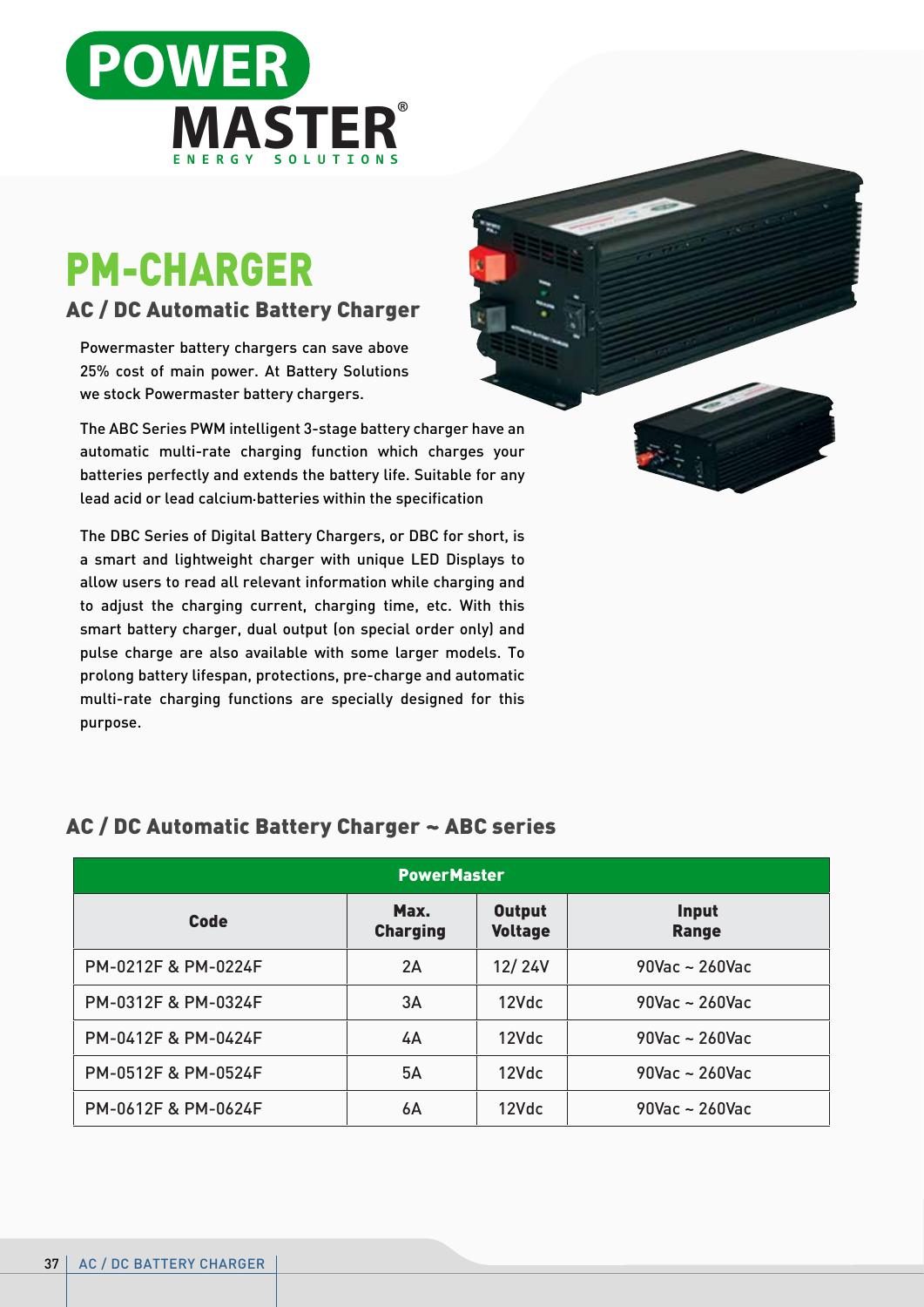

| PM-0712F & PM-0724F | <b>7A</b>  | 12Vdc | 90Vac ~ 260Vac                    |
|---------------------|------------|-------|-----------------------------------|
| <b>PM-0812F</b>     | <b>8A</b>  | 12Vdc | 90Vac ~ 260Vac                    |
| <b>PM-1012F</b>     | <b>10A</b> | 12Vdc | 90Vac ~ 260Vac                    |
| <b>PM-1212F</b>     | 12A        | 12Vdc | 90Vac ~ 260Vac                    |
| <b>PM-2024F</b>     | 20A        | 24Vdc | 90Vac ~ 260Vac                    |
| PM-0336F            | 3A         | 36Vdc | $90\text{Vac} \sim 260\text{Vac}$ |
| PM-0436F            | 4A         | 36Vdc | 90Vac ~ 260Vac                    |
| <b>PM-2036F</b>     | <b>20A</b> | 36Vdc | $90\text{Vac} \sim 260\text{Vac}$ |
| <b>PM-0348F</b>     | 3A         | 48Vdc | $90\text{Vac} \sim 260\text{Vac}$ |
| <b>PM-2048F</b>     | 20A        | 48Vdc | 90Vac ~ 260Vac                    |
|                     |            |       |                                   |
|                     |            |       |                                   |
| PM-1212             | 12A        | 12Vdc | 110V /220Vac                      |
| PM-2512             | 25A        | 12Vdc | 110V /220Vac                      |
| PM-3512             | 35A        | 12Vdc | 110V /220Vac                      |
| PM-5012             | 50A        | 12Vdc | 110V /220Vac                      |
| PM-10012            | 100A       | 12Vdc | 110V /220Vac                      |
| PM-1024             | <b>10A</b> | 24Vdc | 110V /220Vac                      |
| PM-2524             | 25A        | 24Vdc | 110V /220Vac                      |
| PM-3024             | 30A        | 24Vdc | 110V /220Vac                      |
| PM-5024             | 50A        | 24Vdc | 110V /220Vac                      |







NOTE: specifications are subject to change without prior notice



POWER MASTER Energy Solutions, representative for further support. Contact details can be found on: www.powermaster.com.tw